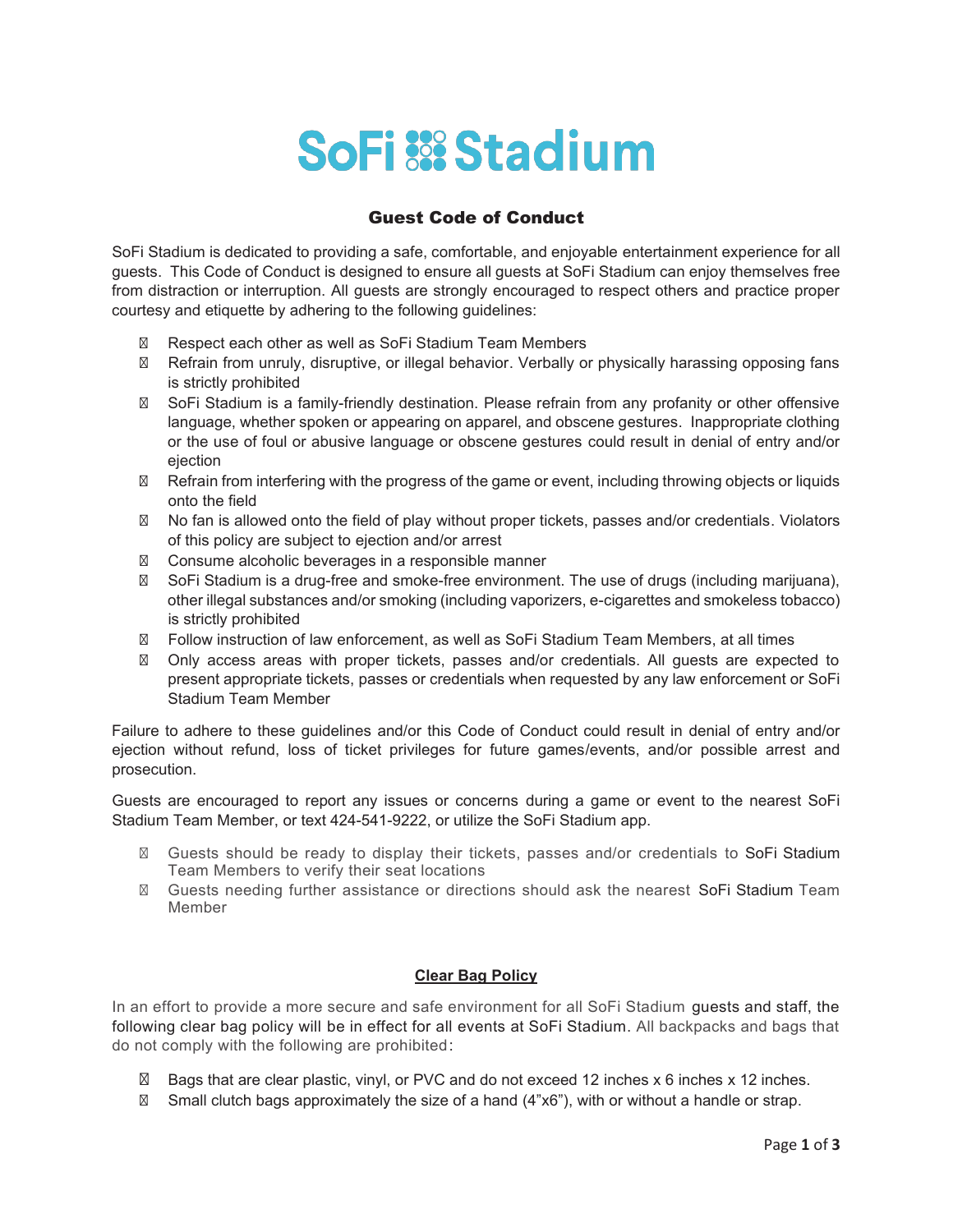## **Prohibited Items**

For the comfort and safety of all guests, the following list of hazardous or potentially disruptive items are prohibited at SoFi Stadium, unless otherwise authorized:

- Air horns, amplified music, bullhorns, loudspeakers, or other artificial noisemakers
- Animals (except ADA service animals)
- Backpacks or bags that do not comply with the Clear Bag Policy
- Balloons
- Balls of any type
- Banners or signs larger than 3 feet x 5 feet. Please adhere to the following guidelines pertaining to banners and signs:
	- $\circ$  Signs must be event-related and in good taste  $\circ$  Signs cannot be commercial, political or obscel
	- Signs cannot be commercial, political or obscene in nature
	- o Signs may not be affixed or hung
	- $\circ$  Signs may not be displayed in a manner that either obstructs the views of other fans or stadium scoreboards/advertising signage
	- o Signs must be made of a paper or lightweight cloth-like material
	- $\circ$  Signs cannot utilize wood, metal, PVC (hard plastic) or similar types of materials for support or carrying poles
	- o Signs cannot be battery operated or contain lights
	- $\circ$  Signs not permitted will be disposed of by SoFi Stadium Team Members unless the guest returns them to their vehicle
	- o All signs subject to final approval by SoFi Stadium
- Bicycles (may be parked at approved bike valet)
- Brooms, sticks, rods
- Cameras and video-recording devices that are professional-grade
- **Computers**
- Drones, remote-controlled unmanned aerial vehicles or other similar motorized vehicles/devices
- Drugs (including marijuana) or other illegal substances/paraphernalia
- Firearms
- Fireworks or other incendiary devices
- Frisbees, footballs or other throwable sports equipment
- Glass containers of any type
- Hard or soft-sided coolers
- Inflatables
- Knives of any type
- Laser pointers
- Lawn umbrellas and chairs or rigid-framed seating devices (except for ADA usage)
- Masks
- Motorcycle and bicycle helmets (may be checked in at designated bag valet locations prior to entry)
- Obscene, offensive, and political clothing
- Outside alcohol or other beverages (except factory-sealed water, 20 oz. or less, soft-sided single juice or milk containers or medically required liquids in a sealed container)
- Skateboards, scooters, razors, hoverboards, or any wheeled footwear
- Smokeless/chewing tobacco, vaporizers, e-cigarettes or other related devices
- Stickers
- Tents
- Umbrellas
- Wagons
- **Strollers**
- Weapons of any type (tasers, nunchaku, pepper spray, mace, expandable batons, etc.)